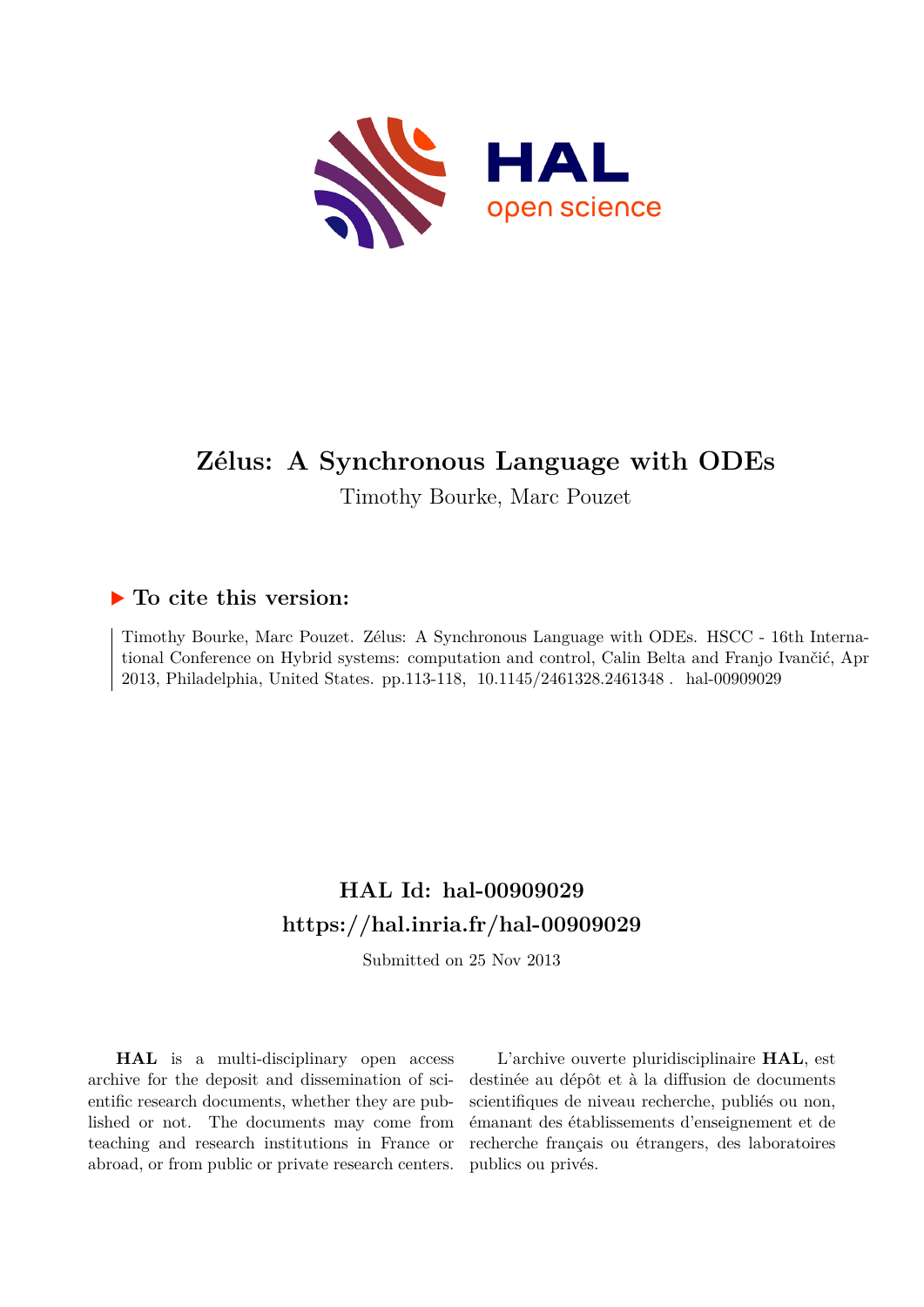## **Zélus: A Synchronous Language with ODEs**

Tool Paper

Timothy Bourke NICTA, Sydney INRIA Paris-Rocquencourt DI, École normale supérieure Timothy.Bourke@ens.fr

## ABSTRACT

ZÉLUS is a new programming language for modeling systems that mix discrete logical time and continuous time behaviors. From a user's perspective, its main originality is to extend an existing LUSTRE-like synchronous language with Ordinary Differential Equations (ODEs). The extension is conservative: any synchronous program expressed as dataflow equations and hierarchical automata can be composed arbitrarily with ODEs in the same source code.

A dedicated type system and causality analysis ensure that all discrete changes are aligned with zero-crossing events so that no side effects or discontinuities occur during integration. Programs are statically scheduled and translated into sequential code that, by construction, runs in bounded time and space. Compilation is effected by source-to-source translation into a small synchronous subset which is processed by a standard synchronous compiler architecture. The resultant code is paired with an off-the-shelf numeric solver.

We show that it is possible to build a modeler for explicit hybrid systems  $\dot{a}$  la Simulink/Stateflow on top of an existing synchronous language, using it both as a semantic basis and as a target for code generation.

## Categories and Subject Descriptors

C.3 [Special-Purpose and Application-Based Systems]: Real-time and embedded systems; D.3.2 [Programming Languages]: Language Classifications—*Data-flow languages*; I.6.8 [Simulation and Modeling]: Types of Simulation— Continuous, Discrete Event; D.3.4 [Programming Languages]: Processors—Code generation, Compilers

## General Terms

Algorithms, Languages

#### Keywords

Hybrid systems; Hybrid automata; Synchronous languages; Block diagrams; Type systems;

Copyright 20XX ACM X-XXXXX-XX-X/XX/XX ...\$15.00.

Marc Pouzet Univ. Pierre et Marie Curie DI, École normale supérieure INRIA Paris-Rocquencourt Marc.Pouzet@ens.fr

## 1. INTRODUCTION

Hybrid systems modelers are used not only in the highlevel design and simulation of complex embedded systems, but also as development platforms in which the same source is used for formal verification, testing, simulation, and the generation of target executables. The quintessential exam-ple is the SIMULINK/STATEFLOW suite,<sup>[1](#page-1-0)</sup> but there are also LABVIEW,<sup>[2](#page-1-1)</sup> MODELICA,<sup>[3](#page-1-2)</sup> and several others [\[6\]](#page-6-0).

These tools are distinguished from the formal model of hybrid automata [\[14\]](#page-6-1) by their focus on modular programming and simulation of both physical models and their controllers. In this context, reproducible, efficient simulations and the ability to generate statically scheduled code are essential features. As a major consequence, programming constructs are typically deterministic whereas hybrid automata are essentially non-deterministic and oriented toward specification and formal verification through the over-approximation of piecewise continuous behaviors.

The underlying mathematical model of hybrid modelers is the synchronous parallel composition of stream equations, differential equations, and hierarchical automata. But even with a carefully chosen numeric solver, actual simulations only ever approximate the ideal behaviors of such models. A formal semantics exists for discrete subsets [\[13,](#page-6-2) [20\]](#page-6-3), but mixes of discrete and continuous-time signals often have unpredictable and mathematically weird behaviors [\[2,](#page-6-4) [3\]](#page-6-5). For instance, a continuous STATEFLOW state may be triggered repeatedly if a transition guard remains true, and, although transitions are instantaneous, the amount of simulation time that elapses between triggerings is non-zero and depends on when the solver decides to stop, which in turn is influenced by simulation parameters, global numerical error, and the occurrence of other zero-crossings. The behavior of a model may even change if it is placed in parallel with an independent block, for example one that tests the zero-crossings of a sinusoid signal. In this case, changing the sinusoid frequency may radically change the output of the other model. This time leak is not due to numerical artifacts but to a more fundamental reason: discrete time is not logical but global, it exposes the internal steps of the simulation engine.

Synchronous languages [\[5\]](#page-6-6) differ from this approach by providing a logical notion of time, independent of a physical implementation. For example, the LUSTRE equations

 $x = 0 \rightarrow$  pre y and  $y =$  if c then  $x + 1$  else z

Permission to make digital or hard copies of all or part of this work for personal or classroom use is granted without fee provided that copies are not made or distributed for profit or commercial advantage and that copies bear this notice and the full citation on the first page. To copy otherwise, to republish, to post on servers or to redistribute to lists, requires prior specific permission and/or a fee.

<span id="page-1-0"></span><sup>1</sup> <http://www.mathworks.com/products/simulink/>

<span id="page-1-1"></span><sup>2</sup> <http://www.ni.com/labview/>

<span id="page-1-2"></span><sup>3</sup> <http://www.modelica.org/>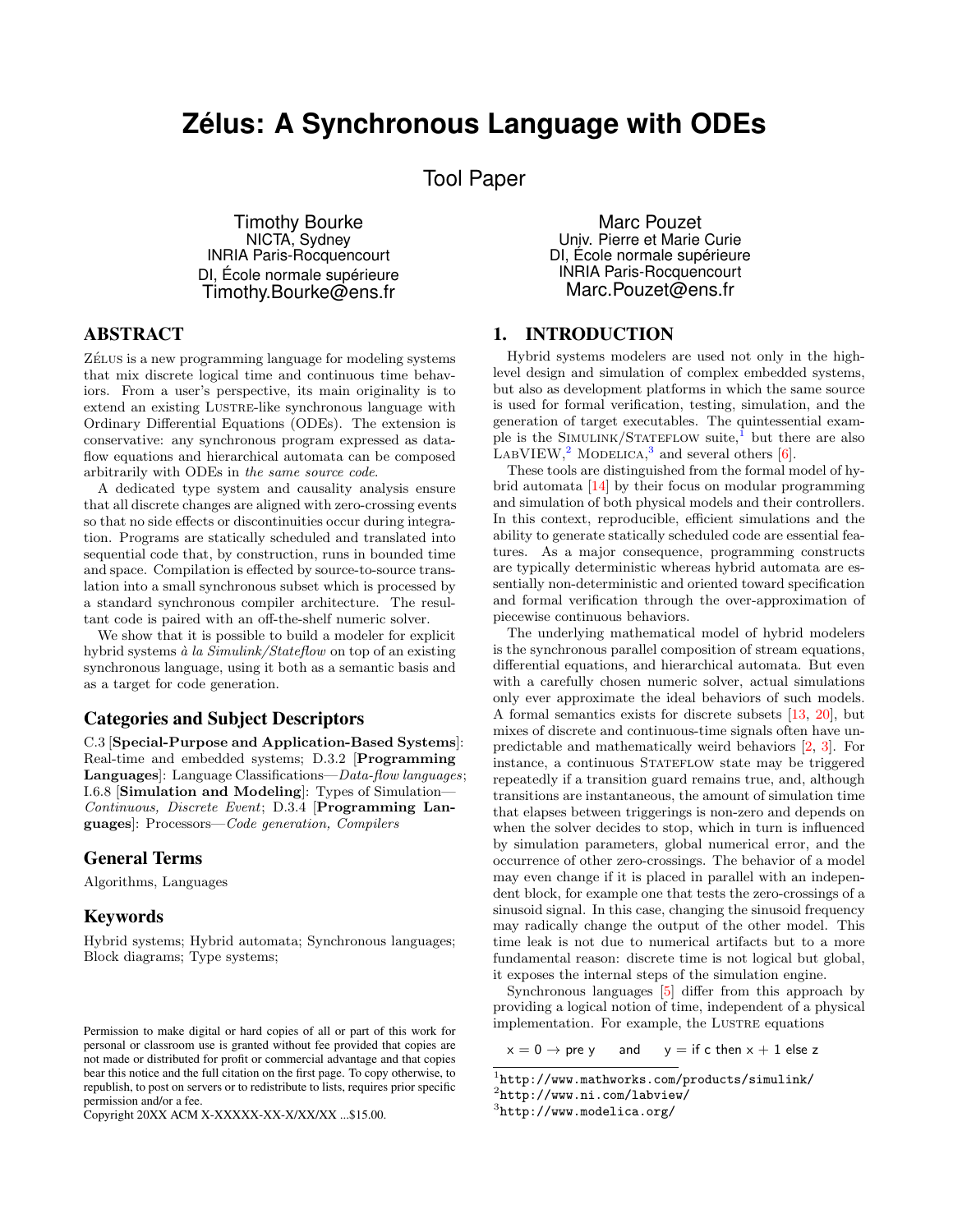define the two sequences  $(x_n)_{n\in\mathbb{N}}$  and  $(y_n)_{n\in\mathbb{N}}$  which are computed sequentially with  $x_0 = 0$ ,  $x_n = y_{n-1}$ , and for all  $n \in \mathbb{N}$ ,  $y_n = \text{if } c_n \text{ then } x_n + 1 \text{ else } z_n$ .<sup>[4](#page-2-0)</sup> Time is logical, that is, nothing can be inferred about the actual time that passes between instants i and  $i + 1$ . Synchronous programs see the environment as a source of input and output sequences and ignore intervening gaps. They are thus only suitable for the design of discrete controllers. In contrast, a model expressed with Ordinary Differential Equations (ODEs) or Differential Algebraic Equations (DAEs) continues to evolve during such gaps and a variable-step numeric solver is necessary to approximate continuous trajectories efficiently and faithfully.

So, what is the best way to combine the precision of synchronous languages for programming discrete components with the extra expressiveness afforded by ODEs approximated by numeric algorithms? Any combination must be conservative: the behavior of a synchronous program should not change if ODEs are placed in parallel, it should have the same logical-time semantics and compile to the same code; in particular to avoid inconsistencies between simulation and execution. Furthermore, discrete computations and side effects should not occur during numerical approximation.

In order to avoid the aforementioned time leak and to have a clear separation between discrete and continuous-time signals, we proposed the following convention, quoting [\[3\]](#page-6-5):

"A signal is discrete if it is activated on a discrete clock. A clock is termed discrete if it has been declared so or if it is the result of a zero-crossing or a sub-sampling of a discrete clock. Otherwise, it is termed continuous."

This means that any synchronous program can be paired with ODEs as long as it is activated on a discrete clock. The definition is sufficiently general to model, for example, a discrete controller activated on a timer (periodic or not) or a deterministic hybrid automata with dynamic conditions.

Previously, we proposed the basis of a LUSTRE-like language extended with ODEs and following the above discipline. We defined the semantics of a minimal language using non-standard analysis [\[4\]](#page-6-7), and proposed a type system that ensures the absence of time leaks, and a compilation method [\[3\]](#page-6-5). We later added hierarchical automata [\[2\]](#page-6-4). These techniques have been implemented in a new language, called ZÉLUS, which allows arbitrary combinations of data-flow equations, hierarchical automata, and ODEs. A type system and causality analysis statically ensure that discrete computations are aligned with zero-crossings. Compilation is by source-to-source translation into synchronous code which is then compiled to sequential code and paired with an offthe-shelf numeric solver. This paper describes key aspects of the language and implementation. We use synchronous programming as both a semantical foundation, where we are strongly influenced by the work of Lee et al. [\[17\]](#page-6-8) and Mosterman et al. [\[11,](#page-6-9) [19\]](#page-6-10), and as a target for code generation.

## 2. AN OVERVIEW OF ZÉLUS

 $Z \&Lus^5$  $Z \&Lus^5$  is a first-order synchronous dataflow programming language extended with resettable ODEs and hierarchical automata. Rather than define the abstract syntax (available in [\[2,](#page-6-4) §3.1]), we show its main features through examples.

```
{}^5http://www.di.ens.fr/~pouzet/zelus.
```
A ZÉLUS program is a sequence of definitions. The following declares a discrete function that counts the occurrences of a Boolean v and detects when there have been n:

```
let node after (n, v) = (c = n) where
 rec c = 0 \rightarrow pre(min(tick, n))and tick = if v then c + 1 else c
```
where  $pre(\cdot)$  is the non-initialized unit delay,  $\rightarrow$  is the initialization operator of LUSTRE, min computes the minimum of its arguments and if/then/else is the mux operator that executes both branches and takes the value of one. The semantics in terms of infinite sequences is

$$
\forall i \in \mathbb{N}^*, c_i = \min(\text{tick}_{i-1}, n_{i-1}) \text{ and } c_0 = 0
$$
  

$$
\forall i \in \mathbb{N}, \text{tick}_i = \text{if } v_i \text{ then } c_i + 1 \text{ else } c_i,
$$
  

$$
\forall i \in \mathbb{N}, (\text{after}(n, v))_i = (c_i = n_i)
$$

and the compiler infers the signature:

val after : int  $\times$  bool  $\Rightarrow$  bool

This node can be used in a two state automaton,

let node blink  $(n, m, v) = x$  where automaton  $On \rightarrow do x = true$  until (after(n, v)) then Off Off  $\rightarrow$  do x = false until (after(m, v)) then On

which returns a value for x that alternates between true for n occurrences of v and false for m occurrences of v. The keyword until stands for a weak preemption, that is, x equals true when  $after(n, v)$  is true and becomes false the following instant. The semantics and compilation of automata, defined in  $[8]$ , is that of SCADE  $6^6$  $6^6$  and LUCID SYNCHRONE.<sup>[7](#page-2-3)</sup> The blinking behavior can be reset on a boolean condition r by nesting it inside a one state automaton that tests r, which we write using the reset/every syntactic sugar:

```
let node blink reset (r, n, m, v) = \times where
 reset
   automaton
     On \rightarrow do x = true until (after(n, v)) then Off
     Off \rightarrow do x = false until (after(m, v)) then On
 every r
```
The type signatures inferred by the compiler are:

```
val blink : int \times int \times bool \Rightarrow bool
val blink_reset : bool \times int \times int \times bool \Rightarrow bool
```
Up to syntactic details, these ZÉLUS programs could have been written  $as$  is in SCADE 6 or LUCID SYNCHRONE.

But ZÉLUS goes beyond discrete dataflow programming and allows the definition of continuous-time variables. For instance, consider a boom turning on a fixed pivot. The boom's angle can be expressed as a differential equation with initial value i and derivative v using the der keyword:

der angle  $=$  v init i

Its (ideal) value at model time  $t$  is:

$$
\text{angle}(t) = i(0) + \int_0^t v(x) \, \mathrm{d}x,
$$

It is compiled into a continuous state variable whose value is approximated by a numeric solver as described in §[3.2.](#page-5-0)

<span id="page-2-0"></span><sup>&</sup>lt;sup>4</sup>The unit delay initialized to 0,  $0 \rightarrow \text{pre}(.),$  is  $\frac{1}{z}$  in SIMULINK.

<span id="page-2-2"></span> $^6$ <http://www.esterel-technologies.com>

<span id="page-2-3"></span><sup>7</sup> <http://www.di.ens.fr/~pouzet/lucid-synchrone>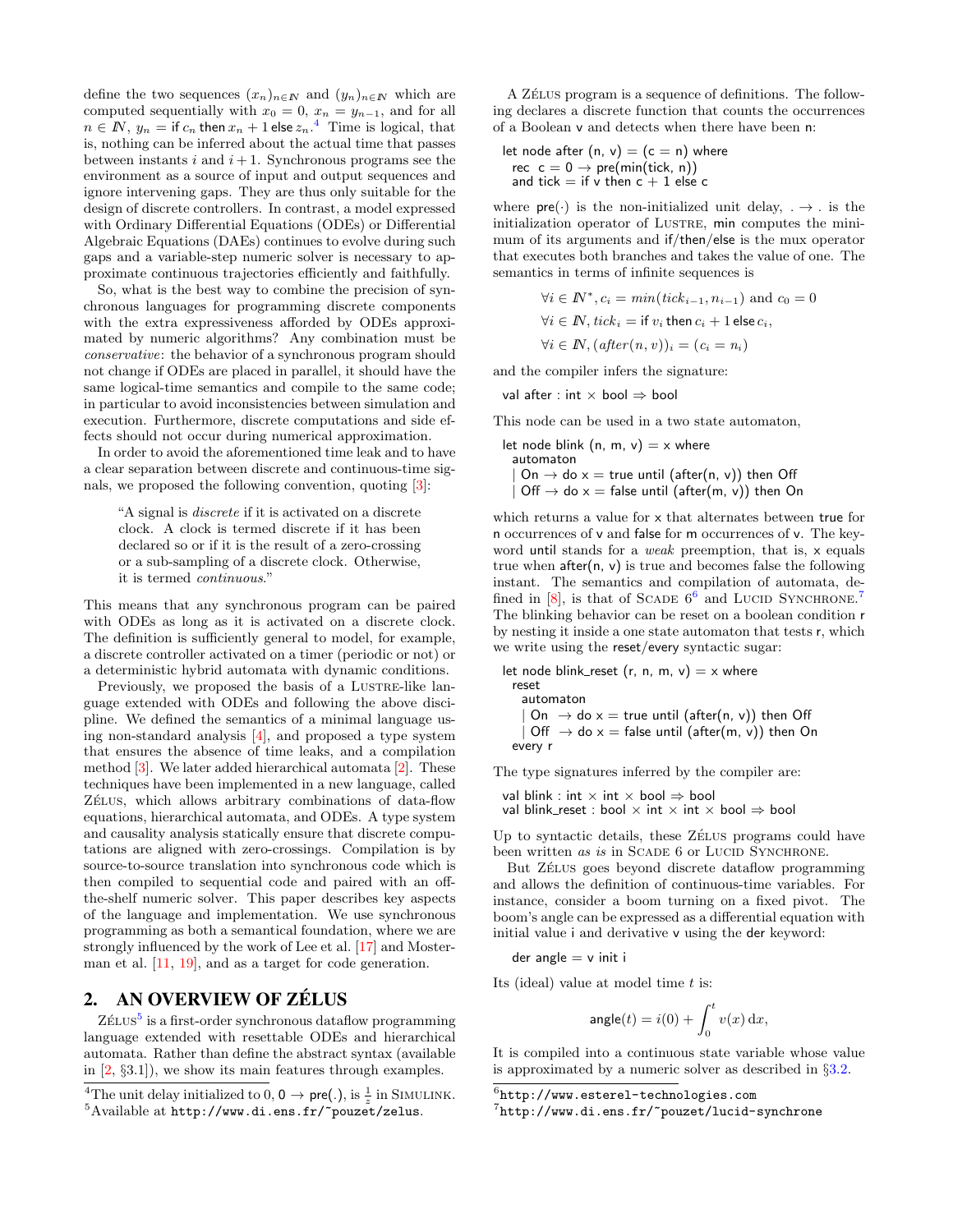

<span id="page-3-1"></span>Figure 1: Idealized Backhoe Loader model

Now, if we wanted to achieve a reference velocity  $v$ <sub>r</sub> using Proportional-Integral (PI) control, we need only add three equations in parallel: $\frac{8}{3}$  $\frac{8}{3}$  $\frac{8}{3}$ 

 $\ldots$  and error = v\_r –. v and der  $v = 0.7$   $*$ . error  $+$ . 0.3  $*$ . z init 0.0 and der  $z =$  error init  $0.0$ 

It could be that we also want to reset the controller state z when the angle reaches or exceeds a limit max. Two new constructs are needed: a way of detecting such interesting events and a way of directly setting the value of a continuous state. The standard way to detect events in a numeric solver is via zero-crossings where a solver monitors expressions for changes in sign and then, if they are detected, searches for a more precise instant of crossing. We introduce an up(.) operator to monitor an expression for a (rising) zero-crossing; with this, the definition of z becomes:

der z = error init 0.0 reset up(angle –. max)  $\rightarrow$  0.0

which says to reset the value of z to 0.0 the instant when angle−max becomes zero or positive. A der definition defines two values: a state  $(z)$  initially and in response to discrete events, and its derivative  $(\dot{z})$  during continuous phases.

More complicated behaviors are better described as automata where defining equations and events being monitored change depending on mode. For instance, if the direction of the boom's motion changes in response to the input signals push and pull, and if the boom becomes stuck when it reaches a limit of motion, we may define  $v_r$  as follows:

```
automaton
| Pushing \rightarrow do v_r = maxf
               until up(angle −. max) then Stuck
               else pull(\_ ) then Pulling
| Pulling \rightarrow do v_r = -. maxf
              until up(min –. angle) then Stuck
              else push(\_) then Pushing
| Stuck \rightarrow do v<sub>-</sub>r = 0.0 done
```
The automaton construct is effectively an equation and each mode contains a set of definitions which, naturally, may themselves include derivatives and automata. Here, the value of v\_r is defined as either maxf, -maxf, or 0.

Transitions are ordered by priority and their guards have type  $\alpha$  signal; events of type  $\alpha$  signal are emitted by discrete components or introduced by  $up(.)$ : float  $\rightsquigarrow$  unit signal. As a consequence of this typing rule, boolean expressions cannot serve directly as guards in continuous automata. While it would be possible to compile an expression  $\mathsf{up}(e : \mathsf{bool})$  into up(if e then  $1.0$  else  $-1.0$ ), as effectively occurs in Stateflow,

let hybrid segment ((min, max, i), maxf, (push, pull, go))  $=$  ((segin, segout), angle) where rec der angle  $=$  v init i and error  $= v_r - v$ and der  $v = (0.7 / \text{ maxf}) *$ . error + 0.3 \* z init 0.0 reset hit(v0)  $\rightarrow$  v0

and der  $z =$  error init 0.0 reset hit( $z = 0.0$ and  $v_r =$  if go then rate else 0.0

and init (segin, segout) = (angle  $<=$  min, angle  $>=$  max)

#### and automaton

| Stuck  $\rightarrow$  do rate = 0.0 until push() on (angle  $<$  max) then do segin  $=$  false and segout  $=$  false in Pushing else pull() on (angle  $>$  min) then  $do$  segin  $=$  false and segout  $=$  false in Pulling

| Pushing  $\rightarrow$  local atlimit in do rate = maxf and atlimit = up(angle  $-$ . max) until atlimit on (last  $v > 0.3$  \* maxf) then do emit hit  $= -0.8$  ∗. last v in Pushing else (atlimit) then do segout  $=$  true in Stuck else pull() then Pulling | Pulling  $\rightarrow$  local atlimit in

do rate  $= -$ . maxf and atlimit  $=$  up(min  $-$ . angle) until atlimit on (last  $v < -0.3$  ∗. maxf) then do emit hit  $= -0.8$  \*. last v in Pulling else (atlimit) then do segin  $=$  true in Stuck else push() then Pushing

<span id="page-3-2"></span>Figure 2: Model of segment (boom, stick, or bucket)

the search for zero-crossings then degenerates into binary search, and, more unsatisfying still, boolean complement, like signal absence, is not closed on discrete signals. Ultimately, we think we can better analyze and execute hybrid programs by restricting the form of triggering expressions.

One of ZÉLUS's strengths is the way that larger models can be constructed using abstraction and instantiation. For example, the various fragments discussed so far are readily combined into a more interesting model: that of the idealized backhoe loader that we use to teach discrete reactive programming. A labeled screen capture from its graphical simulator is shown in Figure [1.](#page-3-1) Using input signals from buttons and  $\text{*}$ -in/ $\text{*}$ -out sensors, and the outputs listed at right, students must write a discrete controller to operate the three backhoe segments. The simulator must, of course,

<span id="page-3-0"></span> $8$  –.,  $*$ .,  $+$ . are floating-point arithmetic operators.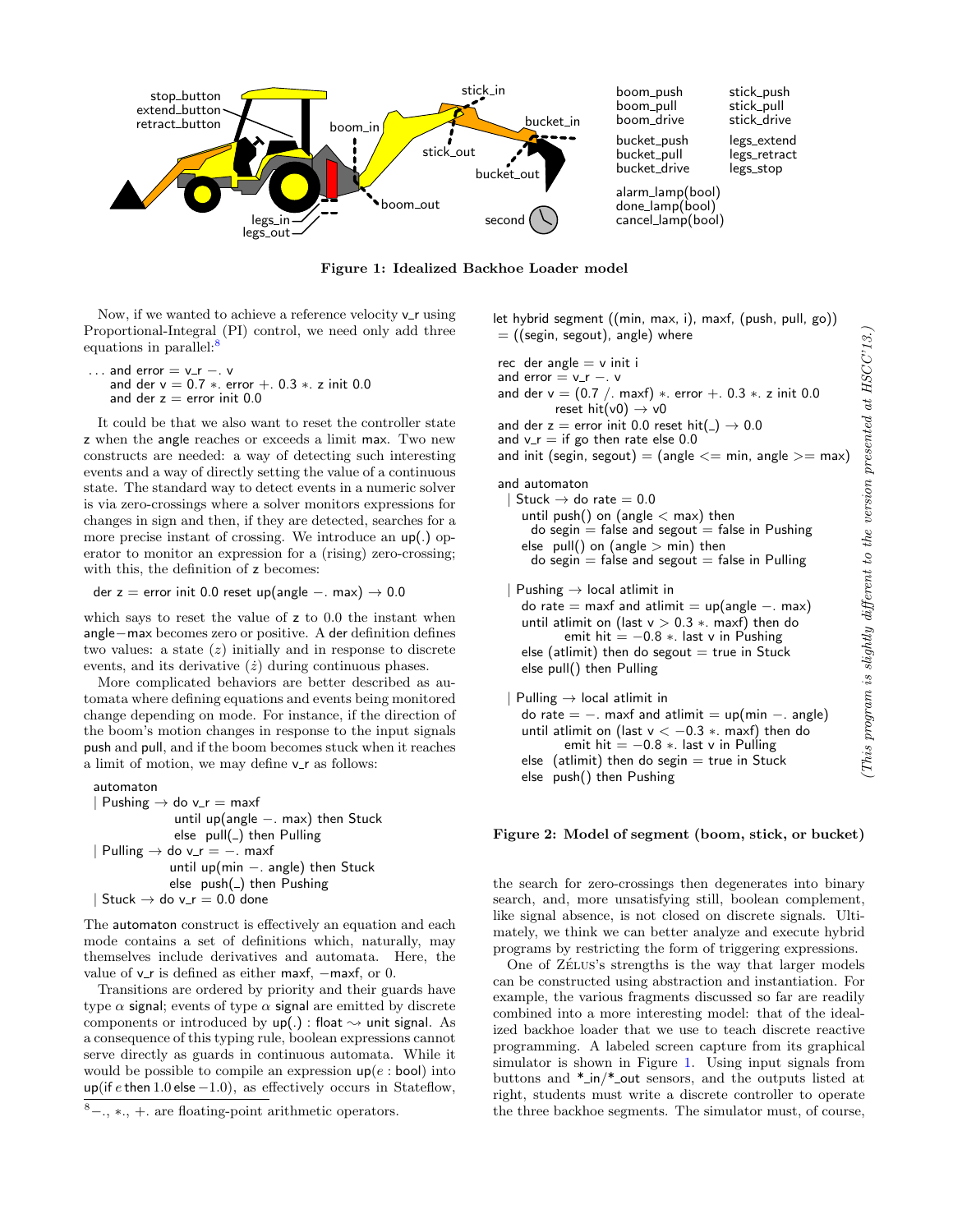

<span id="page-4-0"></span>Figure 3: Compiler architecture

approximate the movement of the segments.

The node declaration for a single segment is shown in Figure [2.](#page-3-2) It declares a hybrid node called segment taking three inputs: a triple of movement parameters (min, max, i), the maximum force maxf, the control signals (push, pull, go); and giving as output the sensor values (segin, segout) and the segment position, angle.

The body of segment combines the elements already discussed with some minor modifications. For one, the reference velocity  $v_r$  is 0 when go is false and rate otherwise. The value of rate depends on the direction of motion, which in reality is determined by a hydraulic valve but which we model as a hybrid automaton. The automaton differs in its initial state, but also because of the self-loop transitions that model bouncing at the limits of motion:

until (atlimit() on (last  $v > 0.3$  \*. maxf)) then do ...

The operator on :  $\alpha$  signal  $\times$  bool  $\sim \alpha$  signal filters signals through boolean expressions. When atlimit occurs and the expression is satisfied, the transition resets the value of v by emitting the signal hit. We are obliged to write last v in the guard and do/in equations to respect causality: the value of v cannot be tested before it is defined! Semantically last v is the left-limit of v. The hit signal resets the controller integrator, z, so that the sudden spikes on v are ignored.

A complete simulation is constructed as the parallel composition of instantiations of the segment node (three times: boom, stick, and bucket), a similar node that moves the legs, a function for updating the visualization, and a node implementing a discrete controller. Whereas a hybrid node like segment may be executed repeatedly to approximate continuous states, activations of the visualization function and controller node must be triggered more conservatively: the former because it has side-effects (it draws in a window); the latter because it may update internal discrete states. For instance, we call the update function with

present period  $(0.1) \rightarrow$ 

showupdate (leg\_pos, boom\_ang, stick\_ang, bucket\_ang, alarm\_lamp, done\_lamp, cancel\_lamp)

## 3. COMPILER ARCHITECTURE

Our starting point in developing a compiler for ZÉLUS was to recycle existing synchronous techniques so that a language like SCADE could be extended without disturbing its existing semantics and compilation. After a year of trial and error, we arrived at the architecture depicted in Figure  $3.$  ZELUS is implemented in OCaml;<sup>[9](#page-4-1)</sup> the size of each stage is given in Table [1.](#page-4-2) The compiler is a pipeline of stages that only aborts early if one of the front-end passes fails:

| Compiler | LOC |
|----------|-----|
|----------|-----|

| Main driver (incl. main data structures)       | 1769 |
|------------------------------------------------|------|
| Abstract syntax and pretty printers            | 767  |
| Lexer $\&$ parser                              | 1002 |
| Typing                                         | 1696 |
| Initialization and causality analysis          | 839  |
| Transformation of hybrid features              | 974  |
| Transformation of automata                     | 337  |
| Transformation of synchronous features         | 940  |
| Inlining and other optimizations               | 597  |
| Code generation                                | 852  |
| <b>Runtime</b>                                 |      |
| Simulation algorithm                           | 317  |
| Solver interface (generic)                     | 340  |
| Solver interface (Sundials, compiler specific) | 200  |
| Zero-crossing detection (Illinois)             | 151  |

#### <span id="page-4-2"></span>Table 1: ZÉLUS in numbers

- 2. Typing annotates expressions with types (refer  $\S 3.1$ ).
- 3. The causality analysis checks for causality loops (refer §[3.1\)](#page-5-1). Then, the initialization analysis checks for reads from uninitialized delays [\[9\]](#page-6-12); ODEs are readily treated.

After the front-end stages, a series of source-to-source transformations are applied, each yielding a valid program.

- 4. 'Small' functions are inlined as an optimization.
- 5. Each automaton is replaced with a pair of switch-like statements [\[8\]](#page-6-11); ODEs remain unchanged.
- 6. Local declarations are un-nested to simplify later steps. For example, let  $x = (\text{let } y = e_1 \text{ in } e_2)$  in  $e_3$  is transformed into let  $x = e_2$  and  $y = e_1$  in  $e_3$ .
- 7. A primitive exists for periodic clocks, like period 0.2(3.4) which has a phase of 0.2 and a period of 3.4 and is mathematically equivalent to  $z$  and the sawtooth  $s$ :

 $z = \text{up}(s)$  der s = 1.0 init −0.2 reset  $z \rightarrow -3.4$ 

Nonetheless, this direct translation with its costly continuous state and zero-crossing is avoided in favor of an output that returns the next horizon to the solver.

- 8. Each hybrid function is augmented with a boolean flag go to signal when a weak transition has occurred and thus that a subsequent discrete reaction is required.
- 9. The present and emit constructs are replaced, respectively, by a switch statement and the pairing of a value with an enable bit [\[7\]](#page-6-13).
- 10. ODEs and up(.) operators are removed (refer §[3.2\)](#page-5-0).
- (At this point, the code is purely synchronous.)
- 11. All last, fby, and  $\rightarrow$  operators are replaced by pre delays.

<sup>1.</sup> Parsing turns the program into an abstract syntax tree.

<span id="page-4-1"></span> $^{9}$ <http://caml.inria.fr>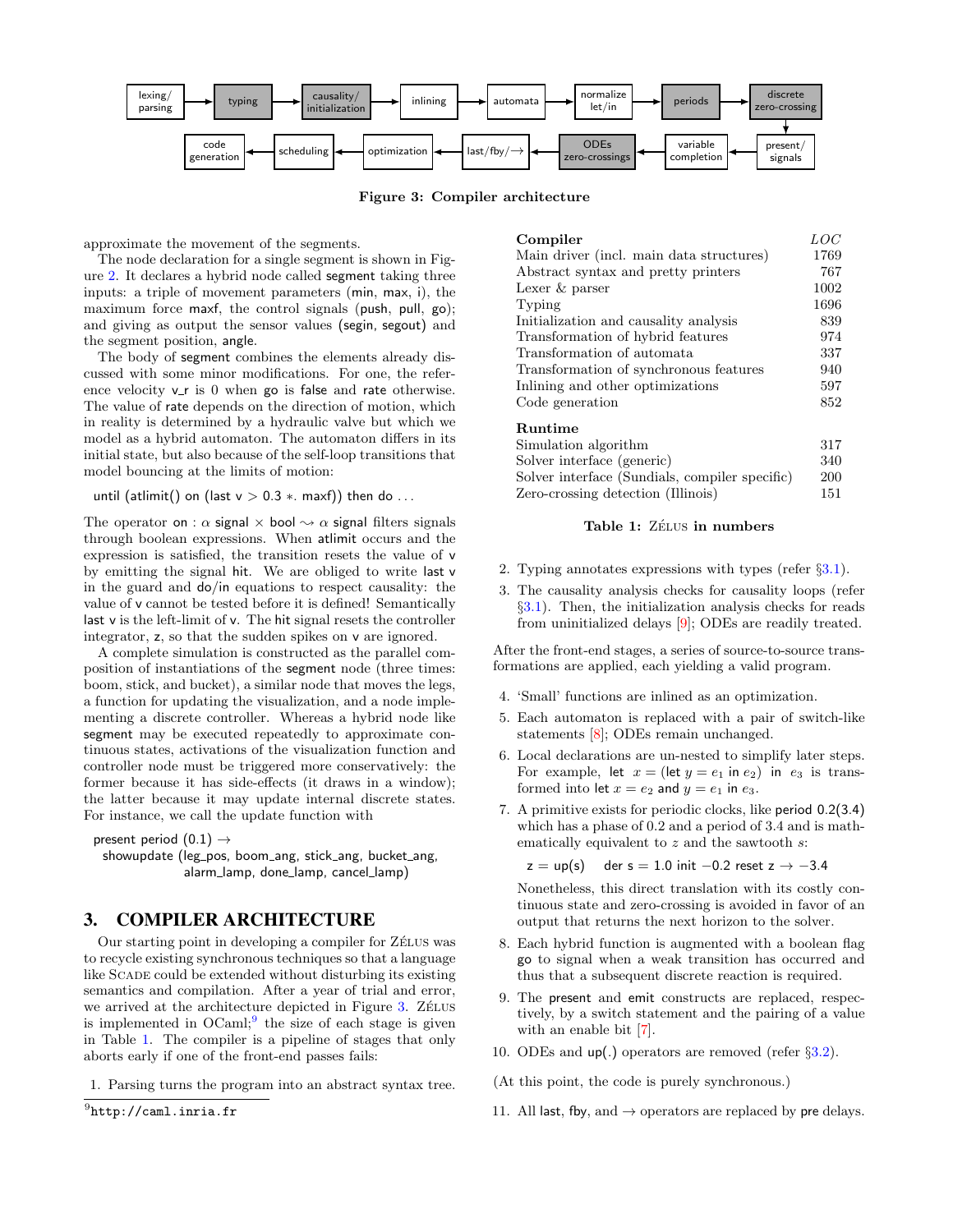- 12. Simple optimizations occur: dead-code removal, elimination of copy variables and common sub-expressions.
- 13. Equations are statically scheduled according to dataflow dependencies.
- 14. The code is modularly translated into sequential code.

The architecture is mainly that of the LUCID SYNCHRONE  $complier<sup>10</sup>$  $complier<sup>10</sup>$  $complier<sup>10</sup>$  and only the highlighted boxes are really novel. We detail them in the following sections.

#### <span id="page-5-1"></span>3.1 Typing and Causality

As the backhoe example demonstrates, ZÉLUS allows liberal combinations of combinational, discrete, and continuous elements. Nevertheless, discontinuities and side-effects must only occur on discrete clocks; programs that violate this rule are rejected. The principles and formal rules underlying the type system of Z $\acute{E}$ LUS are presented elsewhere [\[2,](#page-6-4) [3\]](#page-6-5); here we focus on the pragmatic motivations and implementation.

Every function definition, equation or expression is associated to a kind  $k \in \{A, D, C\}$ : A if combinatorial, D if discrete-time, and C if continuous-time. Kinds are related by the minimal subtyping relation such that  $A \leq D$  and  $A \leq C$ . They are ascribed to entire 'blocks' rather than to individual 'wires'—each node or set of equations has a single kind which is inherited by individual inputs and outputs. The system extends naturally to automata: all the states of a 'continuous' automaton are also of kind C and may thus contain ODEs. The signature of a function  $f$  with input type  $t_1$  and output type  $t_2$  is thus of the form:

$$
f: \forall \beta_1, ..., \beta_n \cdot t_1 \stackrel{k}{\rightarrow} t_2
$$
 (where the  $\beta_i$  are type variables)

(We write  $\stackrel{A}{\rightarrow}$  as  $\rightarrow$ ,  $\stackrel{D}{\rightarrow}$  as  $\rightarrow$ , and  $\stackrel{C}{\rightarrow}$  as  $\rightsquigarrow$ ). This block-based scheme greatly simplifies the formal rules, implementation, and type-related messages (interface files and errors) and so far we have not found it hinders writing programs.

A combinational function is defined by writing:

let square $(x) = x \cdot x$ .

Its inferred type is float  $\rightarrow$  float. A declaration with the keyword node gives a function that executes in discrete time and which may thus contain unit delays, and the keyword hybrid gives a function that executes in continuous time.

As an example of the typing analysis, consider a program that tries to place an ODE in parallel with a discrete counter:

let hybrid wrong $(x) = o$  where rec der  $o = 1.0$  init  $-1.0$ and  $\text{cpt} = 0.0$  fby  $\text{cpt} + \text{.}$ 

The compiler rejects it with the message:

File "ex.ls", line 3, characters 12−25:  $>$  and  $\text{cpt} = 0$  fby  $\text{cpt} + \text{.}$ > ˆˆˆˆˆˆˆˆˆˆˆˆ Type error: this is a discrete expression and is expected to be continuous.

As wrong is defined with keyword hybrid, it must not contain a discrete-time computation which is not triggered on a discrete clock. It could be made valid by writing, for example,

```
let hybrid good(x) = o where
 rec der o = 1.0 init -1.0 reset z() \rightarrow -1.0and cpt = present z() \rightarrow (0 fby cpt + o) init 0
 and z = up(last o)
```


<span id="page-5-3"></span>Figure 4: The basic structure of a hybrid simulation

After typing, a causality analysis is performed to ensure the absence of instantaneous loops. It follows two simple principles: every loop on a discrete signal must be broken by a unit delay and every loop on a continuous-time signal must be broken by an integrator. This is essentially what existing tools like Simulink do.

## <span id="page-5-0"></span>3.2 Compilation of ODEs and Runtime

The typing and causality analyzes help fulfill three fundamental requirements:  $(a)$  to simulate continuous processes with state-of-the-art numeric solvers,  $(b)$  to import existing synchronous code without modification, and,  $(c)$  to use existing tools to compile everything.

A hybrid simulation alternates between two phases as de-picted in Figure [4.](#page-5-3) In state  $D$ , some code next is executed,

$$
y', go' = next(y, \vec{x}),
$$

to compute the next values of the discrete state variables  $y$  and  $q\sigma$  from the current value of  $y$  and a continuous state  $\vec{x}$ . This computation occurs when any of the zerocrossings  $z_1, ..., z_n$  or go are true. Side effects and changes of state variables (continuous or discrete) may occur at such instants. A simulation iterates in this state, in which physical time does not progress, until go becomes false. Then, integration in a numeric solver begins. A solver takes functions  $f_y$  and  $g_y$  parameterized by y and a horizon h with:

$$
\vec{\dot{x}} = f_{y,h}(t, \vec{x}) \quad \vec{z} = g_{y,h}(t, \vec{x})
$$

and approximates  $\vec{x}(t_i + h)$  from the current time  $t_i$  while monitoring the elements of  $\vec{z}$  for changes of sign. The solver stops when it reaches time  $t_i + h$  or when one or more zerocrossings has been detected. State D is then entered and the code is executed and may respond to detected events.

It is up to the compiler to construct next,  $f$ ,  $g$ , the discrete state y, and the continuous state  $\vec{x}$ . This is done by the source-to-source transformations which turn hybrid functions into discrete nodes with additional inputs and outputs as shown in this extract from the compilation of  $\text{der } z = \dots$ and up(angle  $-$ . max) in segment:

```
let node segment((iz1, iz2), (lz, lv, langle), d,
        (min, max, i), maxf, (push, pull, g_0)) =
 ((upz1, upz2), (nz, nv, nangle),
   go1 or go2 or go3, ((segin, segout), angle))
  . . .
 and lastz = 0.0 \rightarrow lz
 and dz = errorand match hit with
      (-, true) \rightarrow do go1 = true and z = 0.0 done_-\rightarrow do go1 = false and z = lastz done
 and nz = if d then z else dz
  . . .
 and atlimit = iz1 and upz1 = angle -. max
 . . .
```
<span id="page-5-2"></span><sup>&</sup>lt;sup>10</sup>Through it has been rewritten entirely.